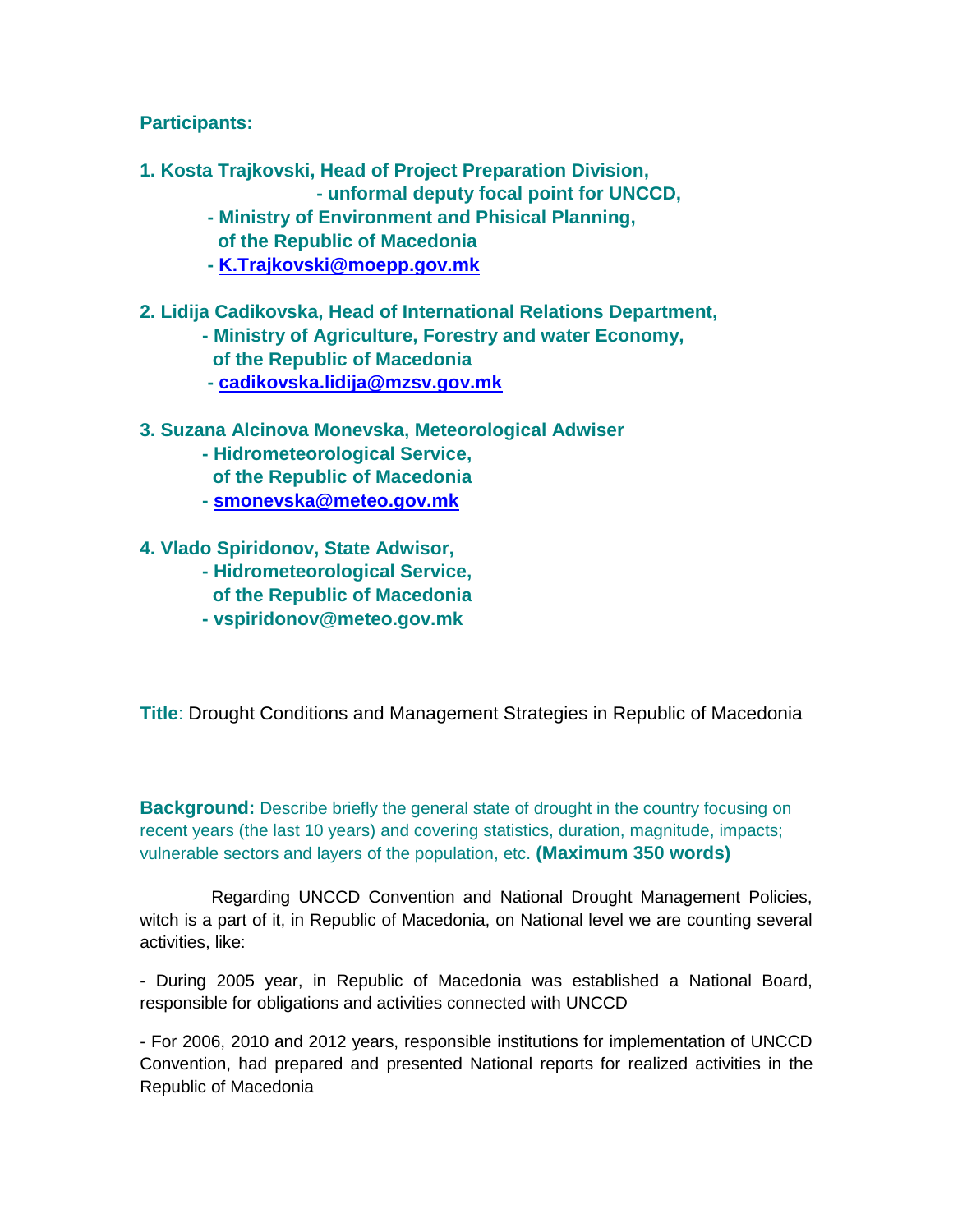- Trough the established Strategy for implementation of the UNCCD all NAP-s should be revised end adapted with obligations from it.

- In present period of the 2013 year, to the next September, in Republic of Macedonia are going process of preparation of the National Activities Program for implementation of the UNCCD, supporting by UNEP.

There is another similar activities, during 2006, supported by UNDP, like first opportunities to develop needed Program, but without concrete results.

- We are planning to realize more important obligations from our National Activities Program (NAP), trough Project STAR 5, for multi focal areas, biodiversity and land degradation

- In Republic of Macedonia there are different on going Projects (environment, climate changes, agriculture, hydrology, forestry etc.), directly or indirectly connected with activities for implementation of the UNCCD Convention, witch are developing from responsible national institutions or ministries and international programs and society.

 Meteorological and hydrological drought occurs frequently in South East Europe. Widespread meteorological drought with trans-boundary or regional impacts occurs every four to five years. Drought has become increasingly prevalent in the past decades, probably owing to a progressive aridization of the Western Balkans.

Macedonia is among the most arid areas in Europe. Drought is very frequent and can occur with various duration and severity, causing frequent damages to agricultural sector, mostly expressed as reduced yield. Drought is one of the most adverse phenomena which regularly occur on our territory and it may appear in any season. For example, a prolonged drought in 1993 damaged most of the crop yields and in many cases resulted in total crop damage. At the countrywide level, the damage caused by this drought amounted to 7.6 % of the total national income (1).

**Drought monitoring and early warning systems**: Describe the available drought monitoring systems, including temperature, water, soil and socioeconomic indicators that are used to characterize drought magnitude; evaluate the capacity and adequacy of meteorological and hydrological institutions and networks and describe their role and their linkage to drought management. **(Maximum 350 words)**

 In Macedonia there is not an adequate operational monitoring or early warning system to support the agricultural sector in order to cope with drought phenomena. The Hydro meteorological Service (HMS) has the responsibility to operate the Observation monitoring network and produce meteorological and climatologically services (Alcinova, 2006) Agro meteorological stations are manned and measure also the basic meteorological parameters.

 HMS receives crop condition data from the local units of Ministry of agriculture, forestry and water supply, for information of HMS agro meteorological Division. Historical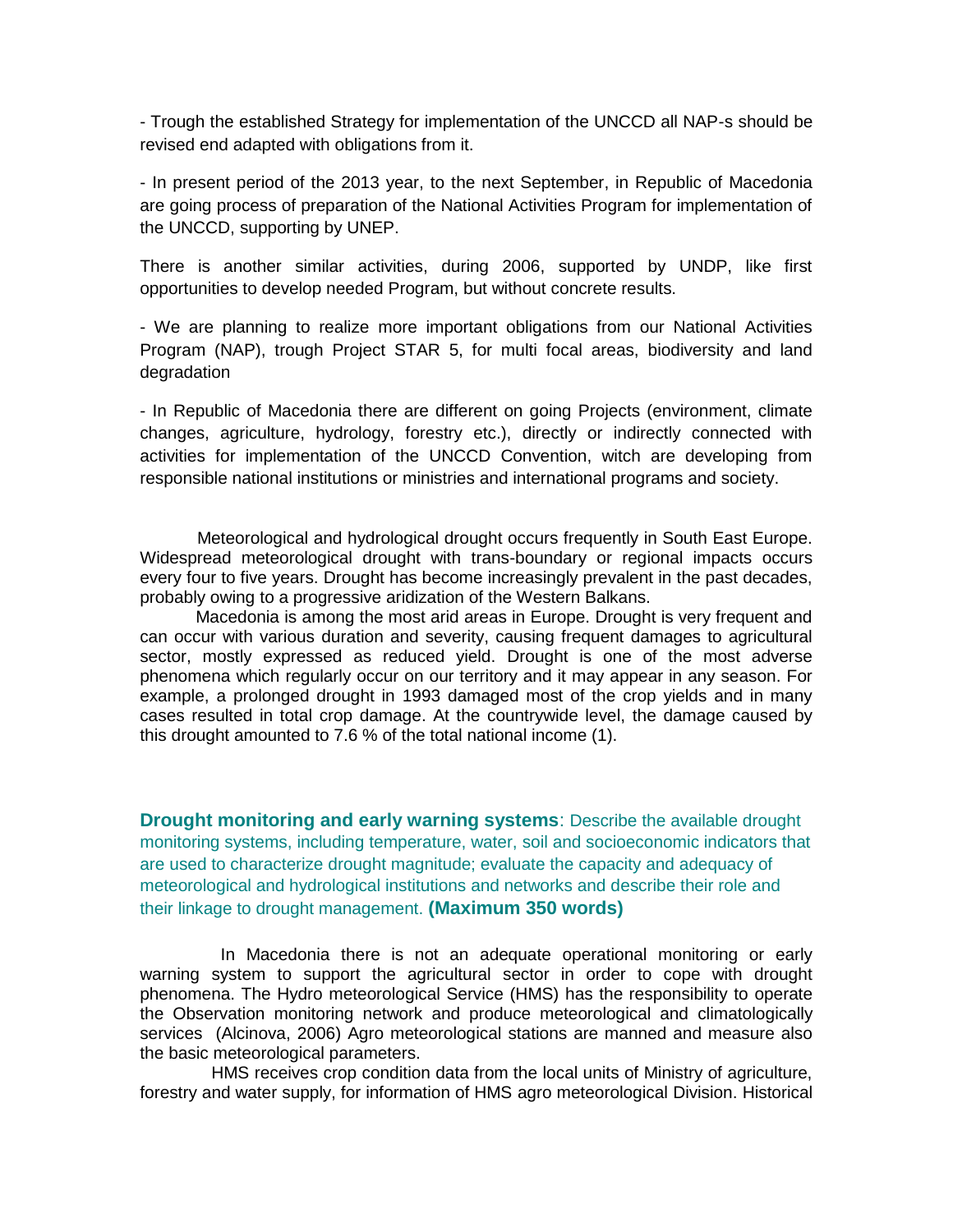hydro meteorological data is critical for hazard analyses and planning and design within various economic sectors. In this regard, hydro meteorological data must be properly quality ensured and stored in historical user-friendly digital databases.

 Collected Meteorological parameters are: Air temperature, precipitation, relative humidity, atmospheric pressure, sunshine duration, wind speed and direction, soil temperature and soil moisture, evaporation. HMS performs meteorological and agro meteorological analysis, including dry period, heat waves, temporal distribution of precipitation, measurement and calculation of soil moisture, calculation of potential evapotranspiration (Penman-Monteith, Thornthwaite), calculation of De Martonne aridity index, Lang's rainfall index, drought index by Gracanin, Standardized Precipitation Index.

- The available data on issues relevant to CCD are scattered among numerous governmental and scientific institutions.
- Coherent and comprehensive databases do not exist.
- Systematic monitoring of important parameters (soil, land use change, pollution , etc) is not established , except hydro meteorological data.

Agencies involved in early warning systems for DRR are the following:

- Crisis Management Centre (CMC)
- Protection and Rescue Directorate
- Hydro meteorological Service of Republic of Macedonia (HMS)
- Ministry for Agriculture Forestry and Water Management
- Ministry of Environment and Physical Planning

 The CMC organizes information and alerting for early warning, situation monitoring, timely identification of phenomena and processes, which threaten state security and/or may lead to crisis, to inform the entities of the crisis management system and the population.

**Vulnerability assessment**: Indicate the most vulnerable sectors of the economy, if possible in the order of most to least vulnerable, focusing on water resources shortage and their impacts on various uses (drinking water supply, industry, agriculture and food production, fisheries, environment, etc.) as well as on the society at large. Describe the most vulnerable groups of the society, such as small farmers, the youth, women, or other special. **(Maximum 400 words**)

 Water scarcity and drought in Macedonia should not be viewed only as a physical phenomenon or natural event, as it has also negative impact on the economy, environment and the society in general (EEA, 2009. The recent drought events in Macedonia, in particular in years 2003, 2006-2007, highlighted the vulnerability of the society to these natural hazards by reducing not only primary production of crops, grass and fodder, but also by affecting the constant supply of good quality water (IPCC), 2007. Major droughts in Macedonia have caused greater economic losses, particularly in the agriculture, energy, and municipal water sectors. Drought is very frequent and can occur with various duration and severity, causing frequent damages to agricultural sector, as a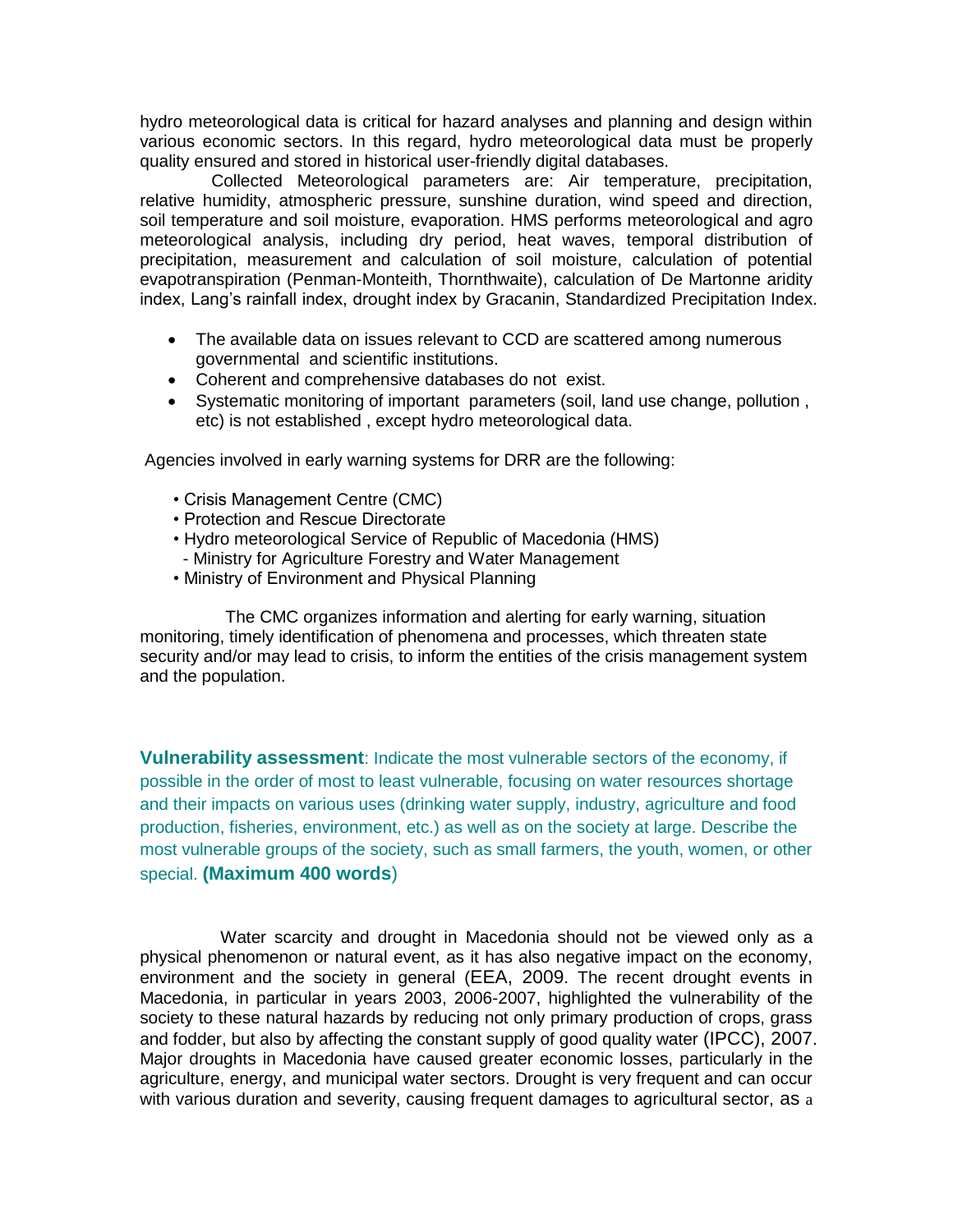key sector in the Macedonian economy which contributes an estimated 12% to GDP. Frequent and intensive droughts have negative social and economic impact in the rural parts of Southern and Eastern Macedonia. Due to this Macedonia developed irrigation schemes that cover almost one fourth of the arable land in the country (120 000 ha under irrigation) but only 20-30.000 ha are actually irrigated and most of Macedonian agriculture depends on rains and is very vulnerable to drought. Drought conditions could also affect lake water levels and water supply.

 The most vulnerable agricultural zone is Povardarie region, especially the area of the confluence of the Crna and Bregalnica rivers with the River Vardar (Kavadarci as a corresponding meteorological station). Other highly vulnerable zones are: (I) the South-eastern part of the country (Strumica); (ii) the Southern Vardar Valley (Gevgelija); (iii) the Skopje-Kumanovo Valley (Skopje); and (iv) Ovce Pole (Stip).

**Emergency relief and drought response**: indicate the types and forms of emergency provided (food, feed, cash/food for work, compensation in cash), the beneficiary sectors and layers of the population as well as the criteria for selection, the response costs, institution(s) managing response; response effectiveness; impact evaluation after drought waves; other as relevant. **(Maximum 350 words)**

 Drought risk management (DRM) is the concept and practice to avoid, lessen or transfer the adverse effects of drought hazards and the potential impacts of disaster through activities and measures for prevention, mitigation and preparedness. It is a systematic process of using administrative directives, organizations and operational skills and capacities to implement strategies, policies and improving coping capacities.

One step forward in improvement of the capacity and adequacy of meteorological and hydrological institutions and networks and was the realization of the Regional project [\(Drought Management Centre for South East Europe\)",](http://www.dmcsee.eu/) (DMCSEE. 2012; Alcinova and Stevkova 2011). The main targets of the project was to improve DMCSEE preparedness for drought (the establishment of early warning systems and preparation of risk assessment) and reduce its impact, which will be achieved through a number of specific objectives. These are:

- Improving the monitoring of drought in countries is the establishment of a regional system for monitoring, analysis and mapping of different drought indices;
- Developing DMCSEE Internet platform with the internal part of the communication between the partners and in part to inform the public about the results achieved;
- The development and adoption of a uniform methodology for assessing the risk of drought, based on available meteorological and climatologic data archives. The impact of drought will be analyzed on the basis of historical records. Drought risk maps will be produced for the region using GIS techniques;
- Organizing training for capacity building, as well as national seminars for users;
- Preparation of quidelines, recommendations, and plans for an extension of institutionalized cooperation between the countries in this area after the 2012th year.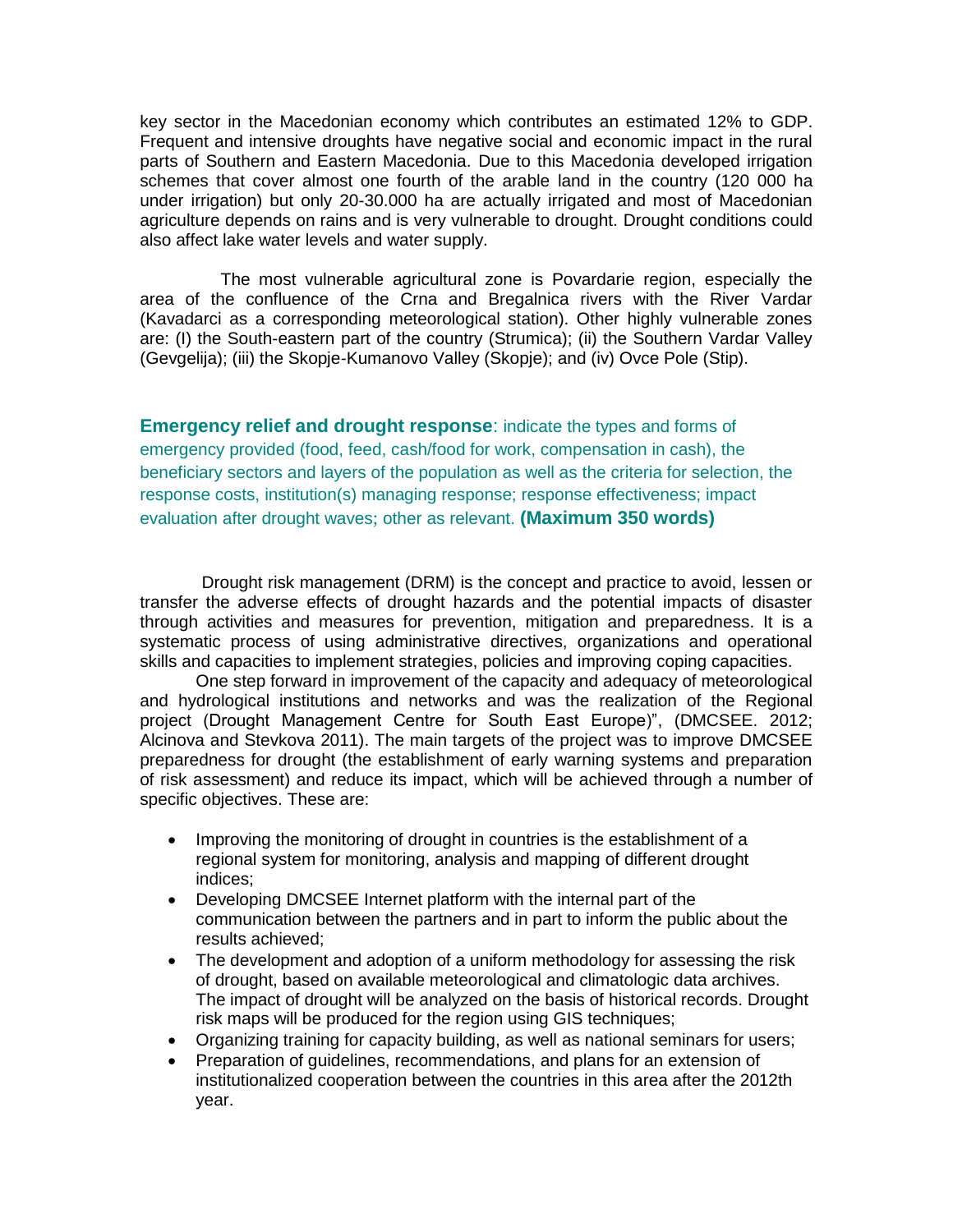**Practices to alleviate drought impacts:** List the main measures and practices applied by governments and other supporting institutions, including NGOs, private sector, etc. prior to or during drought in view of reducing drought impacts. **(Maximum 200 words)**

 Since the ratification of UN Convention to combat desertification and mitigation of adverse drought effects (UNCCD) in 2002, the strengthening of the capacities of competent government bodies, including HMS, is necessary for the purpose carrying out of the obligations stemming from this Convention. In this context and with international financial support, the following is planned:

• Further upgrading of the drought monitoring system and early warning as well as the system of dissemination of meteorological, agro meteorological and agro climatic analyses, forecasts and warnings

• adoption and application of national protection program against drought within the UNCCD implantation program and national legislation on the protection against natural disasters;

• adoption and application of multidisciplinary program of investigation of drought causes and effects, desertification, climate changes; transfer of knowledge and technologies; and

• strengthening of capacities of competent institutions for carrying out of relevant tasks related to drought, desertification and climate as well as education and raising of public awareness.

**The need for knowledge and skills on drought management**: Specific capacity gaps on the drought management by individuals or institutions dealing with drought management; level of knowledge and skills urgently needed (prioritize the needs). **(Maximum 200 words)**

 In general, the country has difficulties in coping with extreme droughts, due to a lack of financial, technical and institutional capacity and legal instruments. Currently the country does not have adequate technical, human and financial resources to fully support risk assessment and early warning systems UN/ISDR, 2007. It is critical to upgrade and modernize the national hydro-meteorological monitoring and information exchange network and the forecasting system and to provide sustainable organizational resources, human and technical resources and increase the budget available to HMS for efficient meteorological and hydrological disaster risk monitoring, forecasting and warning.

The following technical recommendations:

• There are needs to further improve the legal and institutional drought management framework;